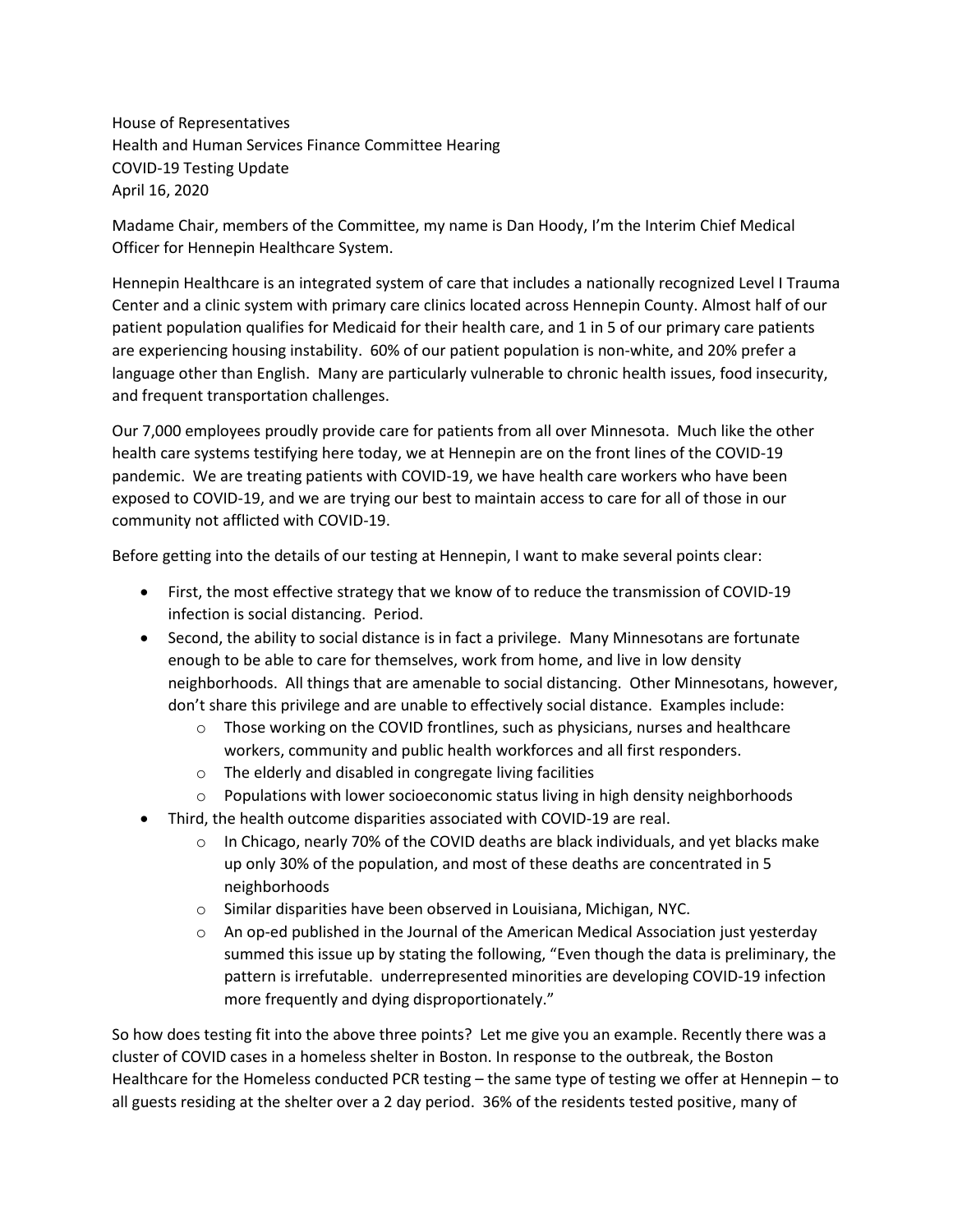which were not experiencing any symptoms whatsoever. Available PCR testing here provided the opportunity for early intervention to prevent further exponential spread. These findings highlight how rapidly COVID can spread in a population unable to social distance, and suggest that more widespread PCR testing strategy with rapid turnaround times could assist greatly in identifying and mitigating COVID-19 among patients living in high density areas.

To drive home the point here, more PCR testing availability can lead to more robust mitigation of COVID-19 among populations who do **not** have the privilege of being able to social distance.

We at Hennepin appreciate this relationship between the availability of PCR testing and health equity, and as a result we extend our sincerest appreciation to the legislature for your investments in the Minnesota Department of Health that have been distributed to hospitals for our immediate needs. We were awarded \$3.8M for our molecular lab for the purpose of expanding COVID PCR testing. We are fortunate to have the lab expertise onsite at Hennepin led by Glen Hansen that has allowed us to leverage this investment to rapidly scale up molecular testing in a safe, effective, and reliable manner. Thanks to your help, we've been able to acquire the instruments and materials needed to process up to 600 COVID PCR tests per day and 4200 per week.

In addition to testing on our own patients, we currently process tests for all affiliates of Hennepin County including

- Health care for the Homeless clinics
- HC Public Health
- Jail and Corrections
- Northpoint clinic

We are also processing tests for multiple health systems in the Twin Cities area and greater Minnesota, including the VA and the Indian Board of Health. Once specimens received, we can offer a turnaround time of less than 24 hours.

This rapid PCR turnaround time greatly assists with conservation of PPE in acute care settings, with identifying the most appropriate temporary housing situation for a homeless patient, and with deciding if valuable health care workers can return to work.

We are currently testing all high priority Minnesotans identified by the MDH list of priority groups, and will continue processing the tests for our external customers as well. Additionally, we are also in the process of expanding specimen collection to several of our neighborhood clinics in Hennepin County. All of this is in an effort to combat both the COVID-19 pandemic that is impacting us now and the health disparities that have been impacting us for decades.

In summary, I would like to re-emphasize several key points:

- Social distancing is currently the most effective strategy to reduce COVID-19 infection. Period.
- Populations who don't enjoy the privilege of being easily able to social distance include underrepresented minorities and healthcare workers
- For those populations unable to social distance, increased availability of PCR testing can mitigate the impact of COVID-19